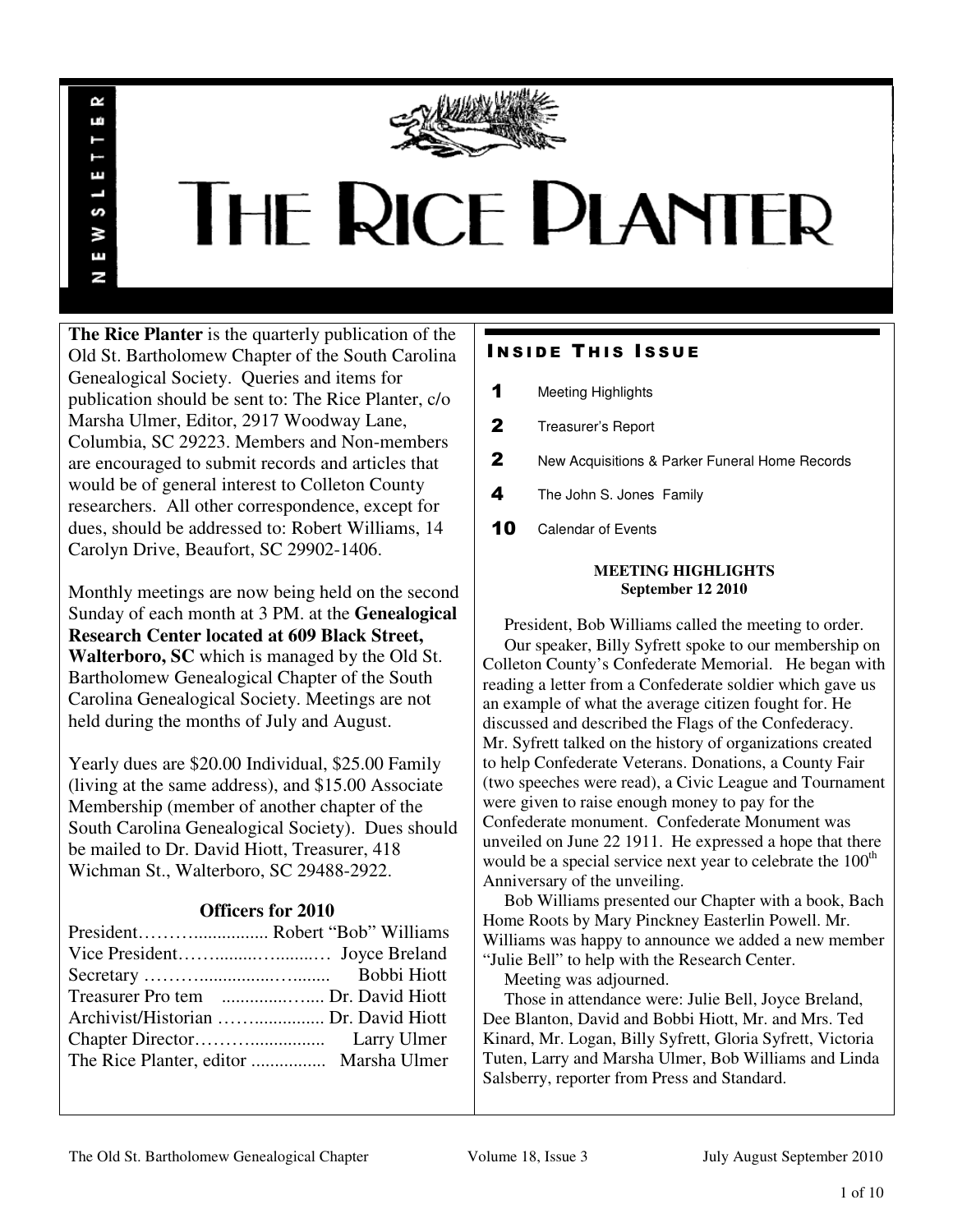## **TREASURER'S REPORT HIGHLIGHTS Jun 16 2010 thru Aug 23 2010**

| <b>Beginning Balance:</b> |                                      | 3,951.47 |
|---------------------------|--------------------------------------|----------|
| Income:                   |                                      |          |
| Dues                      | 440.00                               |          |
| Donations:                | 22.00                                |          |
| Copies Made               | 4.00                                 |          |
| <b>Books Sold</b>         |                                      |          |
| <b>Total Income</b>       |                                      | 466.00   |
| <b>Expenses:</b>          |                                      |          |
| <b>SCGC</b> Dues          | 120.00                               |          |
| Supplies                  |                                      |          |
| <b>SCGC</b> Expense       | 15.00                                |          |
| Newsletter                | 165.28                               |          |
| <b>Total Expenses:</b>    |                                      | -300.28  |
| <b>Ending Balance:</b>    |                                      | 4,117.19 |
|                           | <b>TREASURER'S REPORT HIGHLIGHTS</b> |          |
|                           | Aug 23 2010 thru Sep 08 2010         |          |
|                           |                                      |          |

|       | 4,117.19                  |
|-------|---------------------------|
|       |                           |
| 60.00 |                           |
| 2.00  |                           |
| 2.10  |                           |
| 20.00 |                           |
|       | 84.10                     |
|       |                           |
| 18.00 |                           |
|       |                           |
|       |                           |
|       | $-18.00$                  |
|       | 4,183.29                  |
|       | <b>Beginning Balance:</b> |

## **NEW ACQUISITIONS TO OLD ST. BARTHOLOMEW GENEALOGICAL CHAPTER RESEARCH CENTER**

**NAME OF ITEM DONOR** Some Families of Old Lexington District By E. S. Gregg (given in honor of Volunteers Bobbie and David Hiott Joyce Breland A Small But Spartan Band by Z C Waters & J. C. Edmonds (in memory of Peter Edward Williams 1814 – 1892 Robert Williams United Methodist Ministers in SC 2001 Joyce Breland Microfilm of Various Colleton Dist. Court Docket Ledgers (mostly 1801-1830) as Archived in Caroliniana Library. David Hiott 1850-1920 SC Census Microfilm Rolls Larry and Marsha Ulmer Monetary Donations given in 2010 by Gloria Syfrett, Helen Brabham, Dr. Michael F. Warren, Beryl Asberry, Julia Bell, and Dr. Robert E. Harper.

**PARKER FUNERAL HOME RECORDS Campbell, Pauline Polk**  b. Dec 1 1887 Colleton Co, SC d. May 29 1956 Colleton Co, SC bur: Live Oak Cemetery, Walterboro, SC Spouse: C. H. Campbell Father: Frank M. Polk b. Colleton Co, SC Mother: Mray Brabham b. Colleton Co, SC Sons: Franklin W. Campbell of Walterboro, SC C. Marvin Campbell Daus: Mrs Langford Mrs. Sidney Gayer Bro: N. E. Polk of Islandton, SC 10 Grandchildren and 2 great grandchildren **Carroll, Mattie Kinard Fender**  b. Jul 11 1866 Bamberg Co, SC d. Feb 25 1956 Colleton Co, SC bur: Fender Cemetery 1 st Spouse: F. Morgan Fender 2<sup>nd</sup> Spouse: Jim A. Carroll Father: Luther A. Kinard b. Bamberg Co, SC Mother: Sarah Marsh b. Bamberg Co, SC Son: J. J. Fender of Smoaks, SC Bro: H. H. Kinard of Osborn, SC Otie Kinard of Ehrhardt, SC Allie Kinasrd of Lodge, SC Sis: Mrs. Essie Ramsey of Beaufort, SC Mrs. Bradie Avant of Walterboro, SC Mrs. Lizzie O'Quinn Mrs. Maurice Beach of Walterboro, SC Mrs. Anna Grimes of Philadelphia 9 Grandchildren and 9 great grandchildren **Carter, Edward Haskell**  b. Nov 21 1906 Colleton Co, SC d. Nov 25 1956 Colleton Co, SC bur: Tabor Meth. Church Cemetery, Colleton Co, SC Occ: Merchant Spouse: Goldie Hartley Father: Richard Carter b. Ruffin, SC Mother: Martha Crosby b. Ruffin, SC

Son: Glenn Carter (9 years) Bros: R. H. Carter of Ruffin, SC

 J. R. Carter of Ruffin, SC Sis: Mrs. A. L. Smoak of Smoaks, SC Mrs. S. J. Ulmer of Walterboro, SC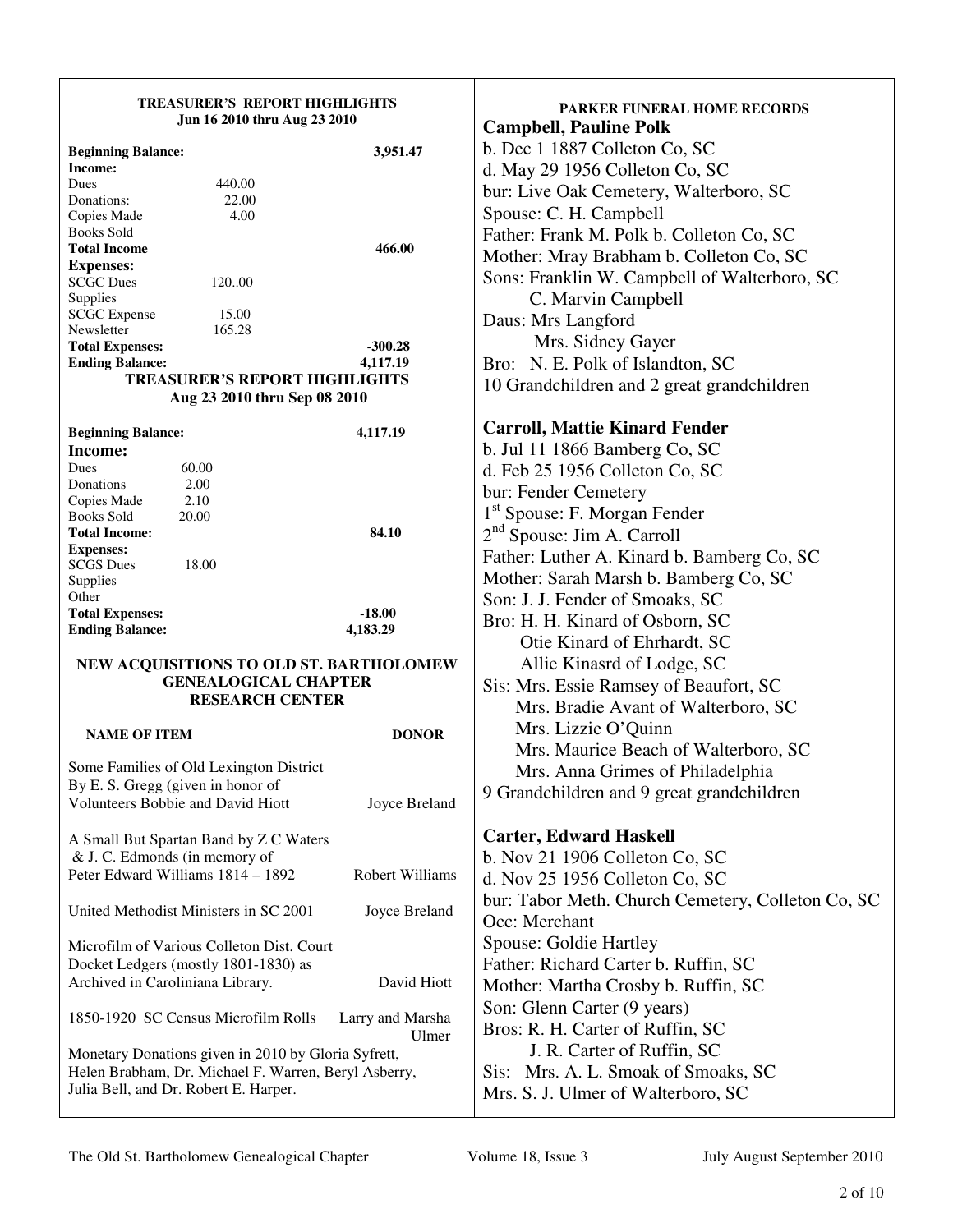## **PARKER FUNERAL HOME RECORDS**

continued

**Carter, Percy Dewey** . **Colson, Sheldonia Stewart** b. Apr 20 1901 Colleton Co, SC b. May 5 1871 d. Oct 27 1956 Colleton Co Hosp, Walterboro, SC d. May 13 1956 Lexington, SC bur: Tabor Meth. Church Cemetery, Colleton Co, SC bur: Bedons Baptist Church Cemetery, Colleton Co, SC Occ: Farmer Father: Lucius B. Stewart Father: Richard Carter b. Colleton Co, SC Mother: Eliza Smoak Mother: Martha Crosby b. Colleton Co, SC Step-Sons: J. J. Colson of Walterboro, SC Bros: R. H. Carter of Ruffin, SC Melvin Colson of Charleston, SC J. R. Carter of Ruffin, SC E. H. Carter of Ruffin, SC **Colson, Infant Son of Hardin Colson**  Sis: Mrs. S. J. Ulmer of Walterboro, SC b. Sep 10 1956 Colleton Co. Hosp, Walterboro, SC Mrs. A. L. Smoak of Smoaks, SC d. Sep 12 1956 Colleton Co. Hosp, Walterboro, SC **Cook, Herman Ray Father: Hardin Colson b. Charleston Co, SC** b. Jan 27 1909 Hampton Co, SC Mother: Hazel Theus of Camellia, GA d. Dec 19 1956 Colleton Co, SC Grandparents: Mr. & Mrs. O. J. Theus of Round O, SC bur: Doctors Creek Baptist Church Cemetery, Colleton Co, SC Mr. & Mrs. Frank T. Colson of " Occ: Drag Line Operator at Naval Base Beaufort, SC 1<sup>st</sup> Spouse: Merle Walsh **Cook, James Ralph**  $2<sup>nd</sup>$  Spouse: Helen Williams<br>Father: William Washington Cook b. Hampton, SC Mother: Pauline Thomas Cook Rosier bur: Live Oak Cemetery, Walterboro, SC Sons: James Ray Cook **Occ: Manager** Occ: Manager Danny Cook of Walterboro, SC Spouse: Laveta Long Sis: Miss Carol Cook of Walterboro, SC Father: J. C. Cook b. Lancaster Co, SC **Miss Jean Cook of Walterboro, SC <b>Mother: Martha Massey b. Lancaster Co, SC Mother: Martha Massey b. Lancaster Co, SC** Bro: Heyward Cook of Hampton, SC Sons: James Cook (6 years) Sis: Mrs. Lena Cook of Brunson, SC John Ralph Cook (4 years)

b. Oct 10 1905 Colleton Co, SC Mrs. S. F. Horton of Loris, SC d. Dec 5 1956 Duluth, MN Mrs. Lucille Bell of Charleston, SC bur: Bedon Baptist Church Cemetery, Colleton Co., SC Mrs.Ray Dover of Rock Hill, SC Occ: Merchant Marine Mrs. Larry Rufenacht of Sharon, Penn Father: Eddie Craven b. Colleton Co, SC Mrs. A. M. Jones of St5 Petersburg, FL Mother: Georgia Sineath b. Colleton Co, SC Step-Mother: Flossie Fralix of Orangeburg, SC<br>
Bros: Quillie Craven of Jacksonville, FL<br> **Craven, Hoover Owens**<br> **Craven, Hoover Owens**<br> **Craven, Hoover Owens** Bros: Quillie Craven of Jacksonville, FL R. Lee Craven of Jacksonville, FL d. Oct 18 1956 Atlamta. GA Half-Bro: J. W. Craven of Orangeburg, SC Occ; Machinist at Navy Yard in Charleston, SC Sis: Mrs. L. L. Craven of Walterboro, SC Father: L. O. Craven b. Colleton Co, SC Mrs. Adelle Porter of Charleston, SC Mother: Josie Fralix b. Colleton Co, SC Mrs. Moselle Hightower of Bamberg, SC Bros: Clyde Craven of Walterboro, SC Half-Sis: Mrs. Baton Hughes of Orangeburg, SC Avery Craven of Walterboro, SC Mrs. H. J. Puttman of Orangeburg, SC Lindy Craven

## **Craven, William Belvin**

bur: Bedons Baptist Church Cemetery, Colleton Co, SC

b. Aug of 1913 South Carolina d. Sep 14 1956 Colleton Co. Hosp., Walterboro, SC Half-Bro: Willard Rosier of Michigan Bro: J. Crawford Cook of Walterboro, SC Sis: Mrs. Marjory Gregory **Craven, Herman Barnabas** Mrs. Jack (unreadable) of Charleston, SC

 Henry H. Craven bur: Bedon Baptist Church Cemetery, Colleton Co, SC Sis: Mrs. Roy Barber of Orangeburg, SC

b. Aug 18 1955 Walterboro, SC d. Aug 18 1956 Colleton Co. Hosp., Walterboro, S*C*  bur: Grace Advent Christian Church Cemetery Father: Ralph Craven b. Colleton Co, SC Mother: Doris Herndon b. Colleton Co, SC Grandparents: Mr. & Mrs. Rufus Craven of Walterboro, SC and Mr. and Mrs W. H. Lemacks of Round O, SC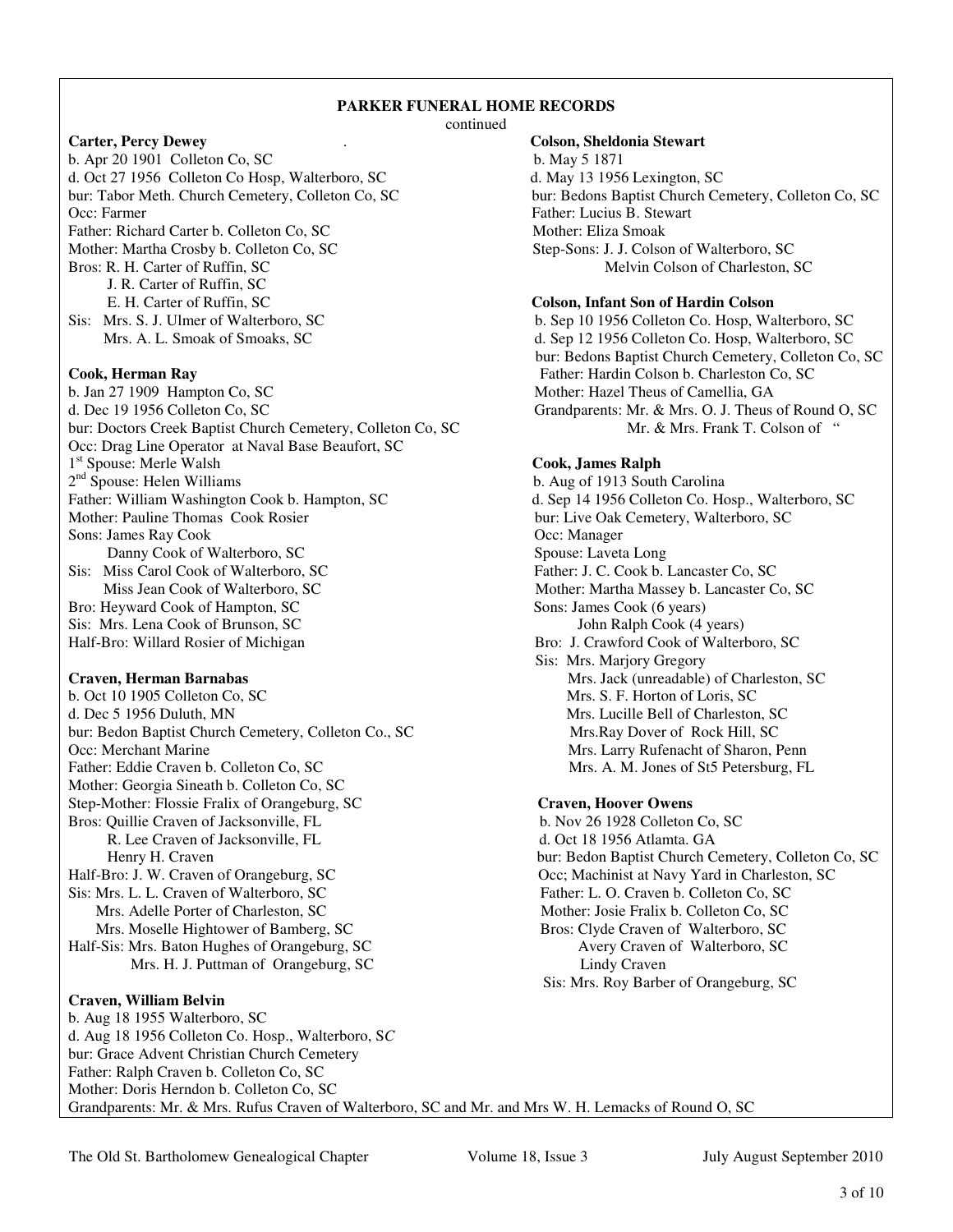## **THE JOHN S. JONES FAMILY Cont'**

57. **James Jones "Jim" Avant**, born Apr 05 1884 in Colleton County, SC, died Jan 17 1968 in Charleston Hospital, Charleston, SC, buried in St Paul Episcopal Church, Hollywood, SC. He married (1) **Blanche Bishop**, Dec 21 1905, born Dec 21 1882 in Barnwell County, SC (daughter of **Jacob Chesley Bishop** and **Francis Drucilla Fender**), died Oct 27 1906, buried in Mt Pleasant Lutheran Church, Ehrhardt, SC.

*Children:*

 199 i. Blanche Avant, born Oct 24 1906. She married Glenn David Smoak Sr, Sep 04 1923, born Jan 31 1896, died Mar 07 1976, buried in St Paul Episcopal Church, Hollywood, SC.

 He married (2) **Ruby Amanda Gatch**, born Nov 07 1892 in Salters, SC (daughter of **Charles Berry Gatch** and **Salena Olivia Eliza Branford Gordon Hoff**), died Oct 02 1983 in Charleston County, SC, buried in St Paul Episcopal Church, Hollywood, SC.

*Children:*

- 200 ii. James Rudolph Avant, born Feb 03 1915 in Yonges Island, SC, died Jun 27 1978 in Lecuidia, CA, buried in St Paul Episcopal Church, Hollywood, SC. He married Doris Edna Kelly, Jun 01 1941 in Yuma, AZ, born Oct 08 1921 in Yuma, AZ.
- 201 iii. Ruby Geraldine Avant, born May 17 1917 in Adams Run, SC, died Dec 21 1921 in Yonges Island, SC, buried in St Paul Episcopal Church, Hollywood, SC.
- 202 iv. Jessie Mae Avant, born Jan 06 1921 in Yonges Island, SC. She married Neal Golden, Feb 11 1940 in Allendale, Allendale County, SC, born Jul 31 1920 in Hampton County, SC.
- 203 v. Emily Ruth Avant, born Aug 22 1923 in Adams Run, SC. She married Charles Harold Long, Feb 07 1948 in John Wesley United Methodist Church, Yonges Island, SC, born Jan 15 1920 in Winston Salem, NC.
- 59. **Susan Martha Avant**, born May 20 1887 in Colleton County, SC, died Dec 04 1956 in Colleton County, SC, buried in Carter's Ford Baptist Church, Lodge, SC. She married **Zachariah Jones "Zack" Fralix**, born Aug 25 1883 in Colleton County, SC (son of **George Washington Fralix** and **Permelia Miranda Jones**), died Nov 6 1957 in Colleton County Hospital, Walterboro, SC, buried Carter's Ford Baptist Church, Lodge, SC.

*Children:*

- 204 i. Riddick Edward Fralix, born May 22 1927 in Lodge, Colleton County, SC, died Mar 20 2008 in Colleton Medical Center, Walterboro, SC, buried Carter's Ford Baptist Church, Lodge, SC, occupation Retired carpenter with Ponds Construction. He married Doris Martin, born Sep 3 1937 in Islandton, Colleton County, SC (daughter of James Samuel "Sam" Martin Sr and Willie Mae Walling), died Mar 8 1991 in Lodge, Colleton County, SC, buried Carter's Ford Baptist Church, Lodge, SC, graduated 1956 from Bells High School, Ruffin, SC, occupation Retired Seamstress.
- 60. **Joseph Carter Avant**, born Aug 18 1889 in Lodge, Colleton County, SC, died Jul 19 1939 in Hampton, SC, buried in Hampton Cemetery, Hampton, SC, occupation Chief of Police. He married **Mary Ethel Gatch**, Dec 24 1914 in Gloverville, SC, born Jan 21 1892 in Round O, Colleton County, SC (daughter of **Joseph P. Gatch** and **Anna Huff**), died Jun 06 1968 in Hampton, SC, buried in Hampton Cemetery, Hampton, SC.

*Children:*

- 205 i. Joseph Woodrow Avant, born Oct 24 1915, died Dec 12 1972 in Charleston County, SC. He married Janie Wimberly.
- 206 ii. David Haskel Avant, born Apr 27 1917. He married Ruby Smith, born Jul 14 1926 in Jasper County, SC.
- 207 iii. Ralph Ellis Avant, born Aug 25 1919 in Hampton County, SC, died Apr 03 1996. He married Annie Louise Crapse.
- 208 iv. James Harold Avant, born Jul 06 1921 in Hampton County, SC, died Sep 17 1964 in Hampton County, SC. He married Thebie Christine Crapse, married May of 1946 in Hampton County, SC, born Aug 20 1927 in Lena, SC, died Aug 19 1974 in Savannah, Chatham County, Ga, buried in Lawtonville Cemetery, Estill, SC.
- 209 v. Lamar Franklin Avant, born Feb 07 1923 in Hampton County, SC, died Jun 30 1978, buried in Hampton County, SC. He married Marjorie Mole, Feb 07 1946 in Hampton County, SC, born Dec 28 1923 in Hampton County, SC.
- 210 vi. Charles Milton Augustus "Billy" Avant, born Jun 06 1927 in Hampton County, SC, died Jun 08 2007 in Varnville, Hampton County, SC. He married Ruby Lou Peeples, Nov 27 1949 in Varnville, Hampton County, SC, born Aug 20 1927 in Barnwell County, SC (daughter of Lawrence Lee Peeples Sr and Mary Stokes), died May 1 2009 in Varnville, Hampton County, SC, buried Varnville Cemetery, Varnville, SC,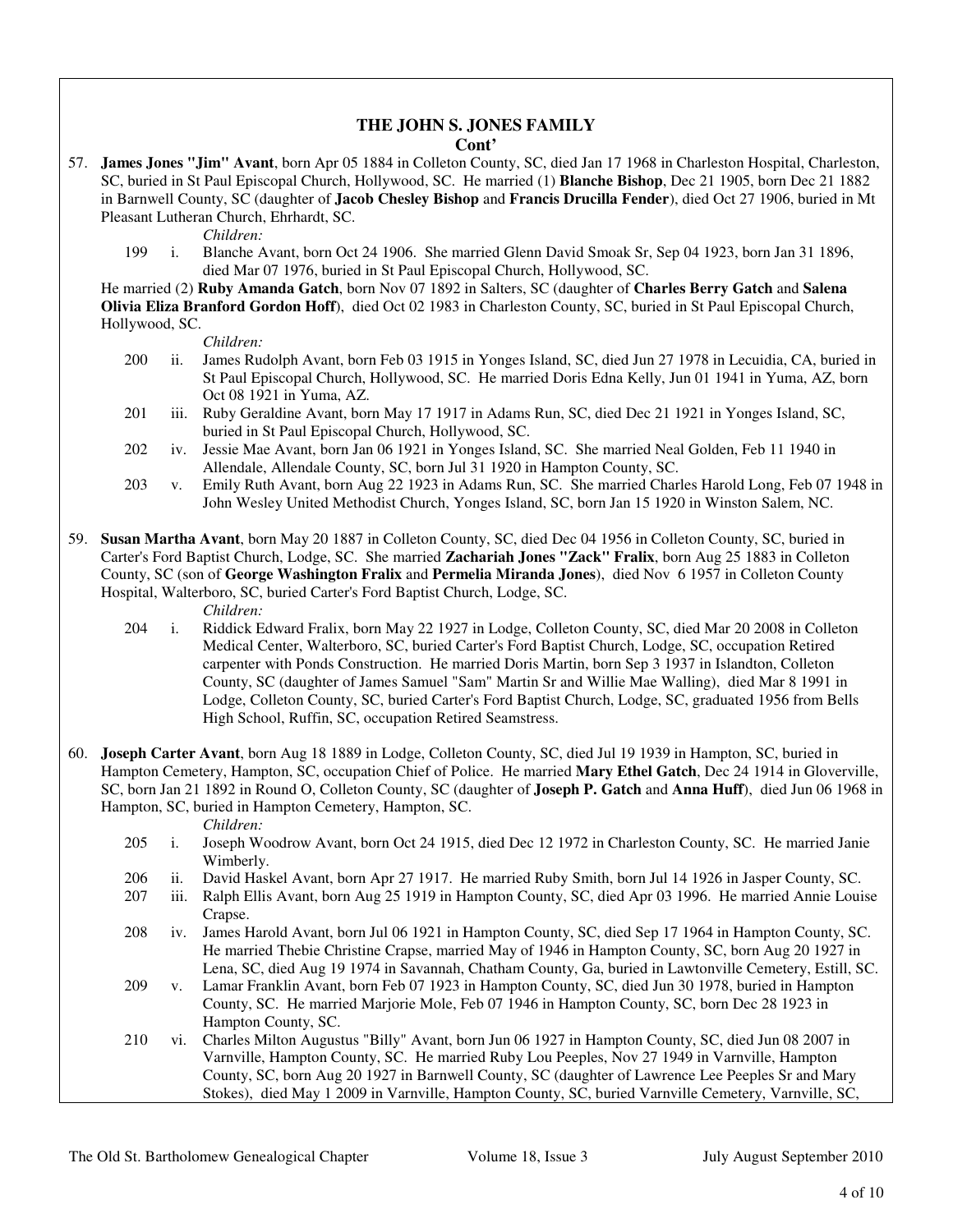occupation Retired from Westinghouse.

- 211 vii. Ethel Beatrice Avant, born Aug 11 1928 in Hampton County, SC. She married Willie Ginn, Aug 28 1951 in Hampton Baptist Parsonage, Hampton, SC, born Nov 06 1926 in Estill, Hampton County, SC.
- 212 viii. Betty Louise Avant, born Mar 05 1933 in Hampton, SC, occupation Retired Westinghouse Corp. She married Aubrey Emmett Goettee Sr, Dec 27 1954 in Hampton Baptist Church, Hampton, SC, born Jul 14 1929 in Hampton, SC (son of Abe Washington Goettee Sr and Viola McAlhaney), occupation Retired Westinghouse Corp.
- 63. **Lanie Lavenia Avant**, born Oct 08 1896, died Jun 06 1929. She married **William Henry Crosby**, born Oct 04 1887 in Colleton County, SC (son of **Berry Varn Crosby** and **Elizabeth Preacher**), died Aug 19 1964 in Colleton County, SC. *Children:*
	- 213 i. Miriam Inez Crosby, born Feb 08 1916 in Ruffin, Colleton County, SC, died Jul 11 1987 in St Francis Hospital, Charleston, SC, buried Doctor's Creek Baptist Church, Walterboro, SC. She married Fairey Fender, Jun 02 1940 in Walterboro, Colleton County, SC, born Jun 10 1907 in Walterboro, Colleton County, SC (son of George Caleb Fender and Laura Ursula "Sula" Breland), died Mar 22 1991 in Colleton Regional Hospital, Walterboro, SC, buried Doctor's Creek Baptist Church, Walterboro, SC, occupation Retired Carpenter/Farmer.
- 64. **Verna "Eugenia" Jones**, born about 1894 in Colleton County, SC, died Aug 23 1927 in Colleton County, SC, buried Bethel Church Cemetery, Colleton County, SC. She married **Berry Wesley Roberts**, born Sep 7 1891 in Colleton County, SC (son of **James Hezikiah "Jim" Roberts** and **Mary Margaret Avant**), died Aug 20 1965 in Colleton County Hospital, Walterboro, SC, buried Bethel United Methodist Church, Ruffin, SC, military Veteran of World War I, occupation Retired Farmer.

*Children:*

- 214 i. Floyd William Roberts, born Sep 18 1920, died Jul 28 1995, buried in East Point, FL. He married (1) Unknown Goul. He married (2) Willa May Unknown. Willa: Previously married Mr. Tumbleston and had Marlene Tumbleston.
- 215 ii. Hayman Roberts, born Dec 15 1922 in Colleton County, SC, died Sep 13 1994 in Roper Hospital, Charleston, SC, buried Pine Grove Baptist Church, Walterboro, SC, occupation Carpenter. He married (1) Lucy Raye Polk, born May 09 1924 in Allendale County, SC (daughter of Fletcher T. Polk and Lucy Polk), died May 30 1976 in Providence Hospital, Columbia, SC, buried Pine Grove Baptist Church, Walterboro, SC. He married (2) Naomi Hattie DuBois, Dec 26 1976, born Feb 13 1929 in Colleton County, SC (daughter of Enoch Herman DuBois and Maude Hattie Polk), died Oct 17 1989 in Islandton, Colleton County, SC, buried Rice Patch Christian Church, Islandton, SC. He married (3) Lou "Raye" Fender, born Oct 17 1926 in Colleton County, SC (daughter of Benjamin Franklin "Frank" Fender Sr and Permelia Miranda "Bee" Fralix), died Aug 21 2004 in St Francis Hospital, Charleston, SC, buried Ashton Cemetery, Ashton, SC.
- 216 iii. Marjorie Jane Roberts. Living in Waterford, Conn as of Aug 1965. She married Clayton Shaffer.
- 65. **James Madison "Maddie" Jones**, born Sep 06 1889 in Colleton County, SC, died Oct 31 1970 in Colleton County Hospital, Walterboro, SC, buried Pine Grove Baptist Church, Walterboro, SC, occupation Farmer. He married **Kelsie Hudson**, born Mar 03 1897 in Colleton County, SC (daughter of **Joseph P. "Joe" Hudson** and **Nickey Benton**), died Oct 24 1964 in Colleton County, SC, buried in Pine Grove Baptist Church, Walterboro, SC.

*Children:*

- 217 i. Clements M. Jones, born May 13 1918 in Colleton County, SC, died Oct 19 2003 in Charleston County, SC. He married Pauline Reeves, born Jun 23 1922 in Allendale County, SC, died May 19 1994 in Charleston County, SC.
- 218 ii. Vernon Virgil Jones Sr, born about 1928 in Colleton County, SC, died Nov 04 2001 in Colleton Medical Center, Walterboro, SC, military Serving twice in Korean Conflict, occupation After 21 years Retired Air Force as Master Sergeant, buried in Good Hope Baptist Church Cemetery, Eclectric, AL. He married Elizabeth Ann Jennings.
- 219 iii. Miriam Jones, born Feb 07 1932 in Colleton County, SC, died Oct of 2004 in Roper Hospital, Charleston, SC. She married Oscar Craven, about 1947, born Aug 19 1926 in Colleton County, SC (son of David Henry Craven Sr and Charlotte Bootle), died Dec of 2004, military Army Veteran of World War II, occupation Former Plantation Forman/Wildlife Conservation Officer, buried in Jacksonboro Baptist Church, Jacksonboro, SC.
- 220 iv. Carroll Jones, born Sep 17 1934 in Colleton County, SC, died Aug 21 1999 in Hallmark Healthcare Center, Summerville, SC, buried in Pine Grove Baptist Church, Walterboro, SC. He married Loma Varner.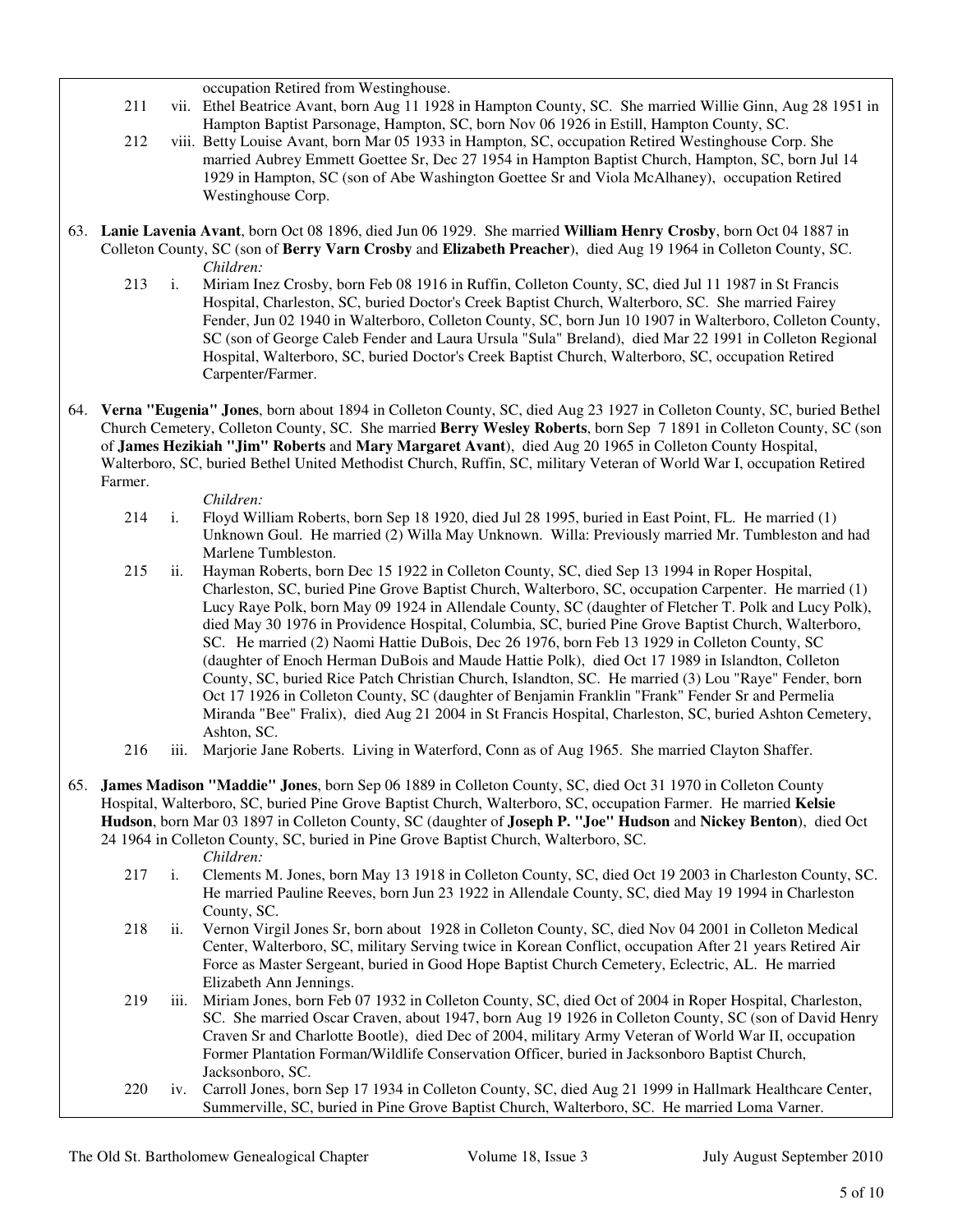- 221 v. Vergie Mae Jones. She married Clayton Lamar Smoak Sr, , born about 1928 in Colleton County, SC (son of Carlyle Rice Smoak and Lois Campbell DeWitt), died Aug 23 2002 in Oakwood Health Care Center, Walterboro, SC, buried Doctor's Creek Baptist Church, Walterboro, SC, military Army Veteran of World War II, occupation Retired as a Carpenter and as a calendar room operator for Asten-Hill Manufacturing Company.
- 222 vi. Nerma Helen Jones, born May 16 1921 in Ruffin, Colleton County, SC, died Dec 22 2000 in Colleton Medical Center, Walterboro, SC, buried Sandy Dam United Methodist Church, Walterboro, SC. She married Peter Harley "Pete" Smoak.
- 223 vii. Audrey Lee Jones.
- 66. **Rosella "Tilla" Jones**, born Apr 07 1893 in Colleton County, SC, died Nov 01 1974 in Colleton County Hospital, Walterboro, SC, buried Pine Grove Baptist Church, Walterboro, SC. She married **Archie Adams Hudson**, Dec 23 1923 in Colleton County, SC, born Apr 21 1890 in Colleton County, SC (son of **Joseph P. "Joe" Hudson** and **Nickey Benton**), died Jun 05 1957 in Colleton County Hospital, Walterboro, SC.

*Children:*

- 224 i. Joseph Premal Hudson Sr, born Sep 16 1924 in Colleton County, SC, died Mar 03 1990 in Colleton County, SC, occupation Packing Clerk, buried in Pine Grove Baptist Church, Walterboro, SC. He married Nellie Rae DeWitt.
- 225 ii. Edna Eugenia Hudson. She married George Olin Bunton, born Feb 22 1935 in Wiggins, SC (son of Cecil Dennis Bunton and Bessie "Ruth" Beach), died Jun 14 1999 in Round O, Colleton County, SC, occupation Retired Electrician.
- 226 iii. Amanda Mae Hudson. She married (1) Cleveland Carter, Apr 17 1948. She married (2) John W. Clark, about 1963.
- 67. **Catherine Estelle Jones**, born Aug of 1873 in Colleton County, SC. She married **Pink Rentz**, about 1891, born Jul of 1870. *Children:*
	- 227 i. John E. Rentz, born about 1894. He married Lela or Leba Fisk (daughter of Jacob Christopher "Jake" Fisk and Mary Ann Herndon), died Sep 19 1930 in Colleton County, SC, buried Cross Swamp Methodist Church, Islandton, SC.
	- 228 ii. Harvey Rentz, born about 1903 in Colleton County, SC, died Aug 26 1966 in Colleton County, SC, buried in Cross Swamp Methodist Church, Islandton, SC, occupation Retired Farm Laborer.
- 70. **Robert Newton Jones**, born Mar of 1880 in Colleton County, SC, died Nov 22 1931 in Colleton County, SC. He married **Effie R. Connelly**, born Apr 02 1884 (daughter of **John James Connelly** and **Elizabeth "Lizzie" Brunson**), died May 18 1968, buried in Adnah Methodist Church, Islandton, SC.
	- *Children:*
	- 229 i. Viola Jones, born Apr 7 1903 in Colleton County, SC, died Apr 18 1978 in Oakwood Health Care Center, Walterboro, SC, buried Peniel Baptist Church, Islandton, SC, occupation Operator of the Cane Branch Fire Tower for 25 years. She married Willie Reed Bishop, born Sep 8 1898 in Colleton County, SC (son of George Quillie "Bud" Bishop and Rosa Marilla Stone), died Jul 23 1980 in Colleton Regional Hospital, Walterboro, SC, buried Peniel Baptist Church, Islandton, SC, occupation Retired from the South Carolina State Forestry Department.
	- 230 ii. Edna Jones, born Dec 23 1905 in Colleton County, SC, died Nov 18 1973 in Colleton County Hospital, Walterboro, SC, buried Rice Patch Christian Church, Islandton, SC. She married Lloyd Jesse Gibson Sr, born Mar 4 1903 in Islandton, Colleton County, SC (son of William Oliver Gibson and Mary Gatsey "Mollie" Rentz), died Nov 24 1974 in Colleton Regional Hospital, Walterboro, SC, buried Rice Patch Christian Church, Islandton, SC, occupation Retired farmer.
	- 231 iii. Geneva Jones. She married Cebren B. Murdaugh Sr, born May 24 1906 in Colleton County, SC (son of William Clemmons "Clem" Murdaugh and Maggie Meloni Rentz), died Apr 22 1982 in Charleston Hospital, Charleston, SC, buried Dorchester Memory Gardens, Summerville, SC, military Former member of the National Guard, occupation Retired employee of Flack-Jones Lumber Co.
- 71. **Caleb Godley Jones**, born Jul 29 1883, died Dec 02 1934, buried in Adnah Methodist Church, Islandton, SC. He married **Alma Kate Godley**, born Dec 16 1888 in Colleton County, SC (daughter of **John Benjamin Godley** and **Harriett Amanda Stone**), died Jan 22 1969 in Colleton County Hospital, Walterboro, SC, buried Adnah Methodist Church, Islandton, SC.

 *Children:* 232 i. Zola Earlene Jones, born Sep 23 1910 in Colleton County, SC, died Nov 23 1994 in Colleton Medical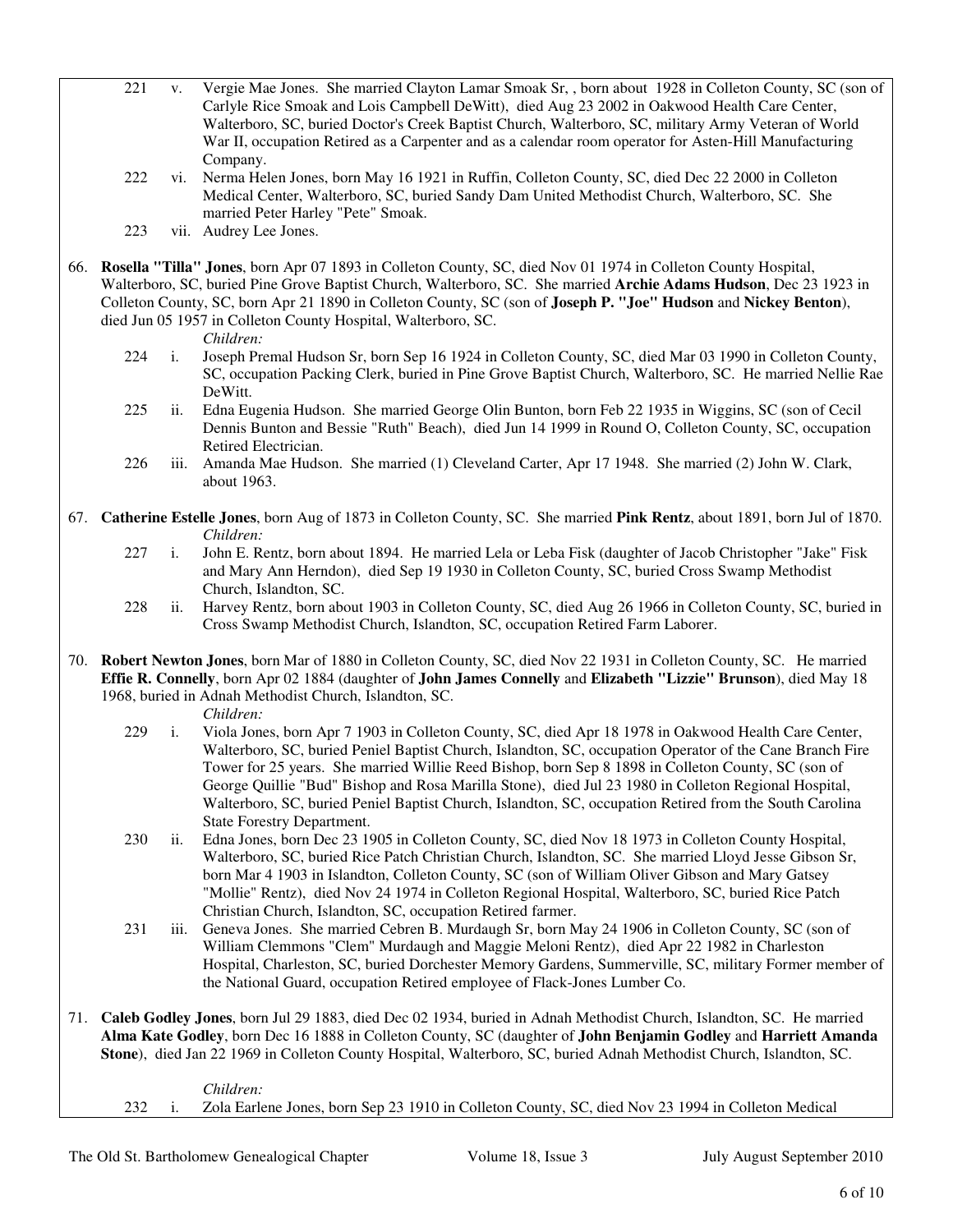Center, Walterboro, SC, buried Adnah Methodist Church, Islandton, SC. She married Jessie "Wilbur" DuBois Sr, Oct 15 1932, born Jun 02 1911 (son of Henry Jessie DuBois and Sula Bell), died Dec 14 1973, buried in Adnah Methodist Church, Islandton, SC.

- 233 ii. Katie "Lucille" Jones, born Sep 12 1908 in Colleton County, SC, died Apr 16 1958 in Colleton County Hospital, Walterboro, SC, buried in Live Oak Cemetery, Walterboro, SC. She married Willie C. "Jim" Godley, born Aug 17 1902 in Colleton County, SC (son of William M. Godley Sr and Susan "Alice" Varn), died May 21 1962 in Colleton County Hospital, Walterboro, SC, buried Live Oak Cemetery, Walterboro, SC.
- 234 iii. Godley Leon Jones, born May 22 1913 in Colleton Regional Hospital, Walterboro, SC, died Jun 6 1994, buried in Glendale Memorial Mausoleum, Walterboro, SC. He married Lottie Humphries, Dec 1933 in Colleton County, SC, born Nov 15 1915 in Colleton County, SC (daughter of Richard Elmo Humphries and Jo Ella Smith), died Nov 13 2006 in Walterboro, Colleton County, SC, buried Glendale Memorial Mausoleum, Walterboro, SC, occupation Retired seamstress and homemaker.
- 72. **Emma Julia Jones**, born Oct 13 1885, died Aug 22 1918, buried in Cross Swamp Methodist Church, Islandton, SC. She married **Oscar A. Herndon**, Oct 25 1906, born May 11 1872 in Colleton County, SC (son of **Henry Herndon** and **Louise Godley**), died Jan 06 1948, buried in Mt Carmel Methodist Church, Walterboro, SC. **Oscar**: Listed in the 1880 Census with Louise Herndon as the head of the household are her son Jack Heape age 17, Louise Herndon age 11, Oscar age 8, Mary age 6, and Susan age 4.

## *Children:*

- 235 i. Inez V. Herndon, born Aug 24 1908. She married Sidney Lento.
- 236 ii. Clara M. Herndon, born Sep 25 1911 in Lodge, Colleton County, SC, died May 23 1985 in Colleton Regional Hospital, Walterboro, SC, buried Doctor's Creek Baptist Church, Walterboro, SC, occupation Cook. She married Thomas Lartie "Tom" Martin, before 1934, born Jan 17 1889 in Colleton County, SC (son of Henry Robert Martin and Mary Margaret Ulmer), died Feb 5 1953 in Colleton County Hospital, Walterboro, SC, buried Doctor's Creek Baptist Church, Walterboro, SC, occupation Farmer.
- 237 iii. Louelle Herndon, born Dec 08 1913. She married Myron Futch.
- 238 iv. Reba Herndon, born Nov 26 1914 in Islandton, Colleton County, SC, died Nov 30 1992 in Colleton Regional Hospital, Walterboro, SC, buried Doctor's Creek Baptist Church, Walterboro, SC. She married William Olin Murdaugh, born May 25 1910 (son of William Clemmons "Clem" Murdaugh and Maggie Meloni Rentz).
- 73. **Ida Mae Jones**, born Nov 06 1892 in Colleton County, SC, died Apr 21 1954 in Colleton County Hospital, Walterboro, SC, buried Grace Advent Christian Church, Walterboro, SC. According to the Census Records for 1910 Ida was born about 1890. She married **Charlie F. Hiott**, born Sep 2 1896 in Colleton County, SC (son of **Nathaniel Frederick Hiott** and **Rollins A. "Rolly" Rentz**), died Aug 21 1969 in Colleton County Hospital, Walterboro, SC, buried Zion Baptist Church, Walterboro, SC, occupation Retired Carpenter. **Charlie**: According to the Herndon Funeral Home records the mother of Charlie F. Hiott was Ida Mae Jones (the name of his wife also listed in their records as Ida Mae Jones) Mistakes are some times made in deep despair over a loved one.

## *Children:*

- 239 i. Lillie Ruth Hiott, born about 1913, died about 1997. She married Carl B. Pauls.
- 240 ii. Rosalie Hiott, born about 1915.
- 241 iii. Cecil Herman Hiott, born about 1918, died Apr 3 1962 in Veterans Hospital, Augusta, Ga, buried Zion Baptist Church, Walterboro, SC, military Veteran of World War II.
- 242 iv. Nellie Susan Hiott.
- 243 v. Myrtle Susan Hiott.
- 74. **Nathan Hyland Jones**, born Feb 16 1893 in Colleton County, SC, died Dec 15 1967 in Colleton County Hospital, Walterboro, SC, buried Adnah Methodist Church, Islandton, SC. He married (1) **Anita Catherine "Neta" Walling**, born Mar 06 1897 in Islandton, Colleton County, SC (daughter of **George W. Walling** and **Mary E. Carson**), died Dec 02 1951 in Colleton County Hospital, Walterboro, SC, buried Adnah Methodist Church, Islandton, SC.

*Children:*

- 244 i. Mary "Ruth" Jones, born Mar 25 1919 in Islandton, Colleton County, SC. She married Roy Sineath, Dec 24 1936 in Hampton, SC born Jun 16 1914 in Islandton, Colleton County, SC (son of Haskell Pooser Sineath and Senie Katy Jackson), died Apr 9 1988 in Trident Regional Medical Center, Charleston SC, buried Adnah United Methodist Church, Islandton, SC, occupation Retired Farmer.
- 245 ii. Mamie Jones, born Jul 07 1917 in Islandton, Colleton County, SC, died Feb 12 2010, buried Adnah United Methodist Church, Islandton, SC. She married Joe Glenwood Sineath Sr, Jul 19 1937, born Jul 8 1916 in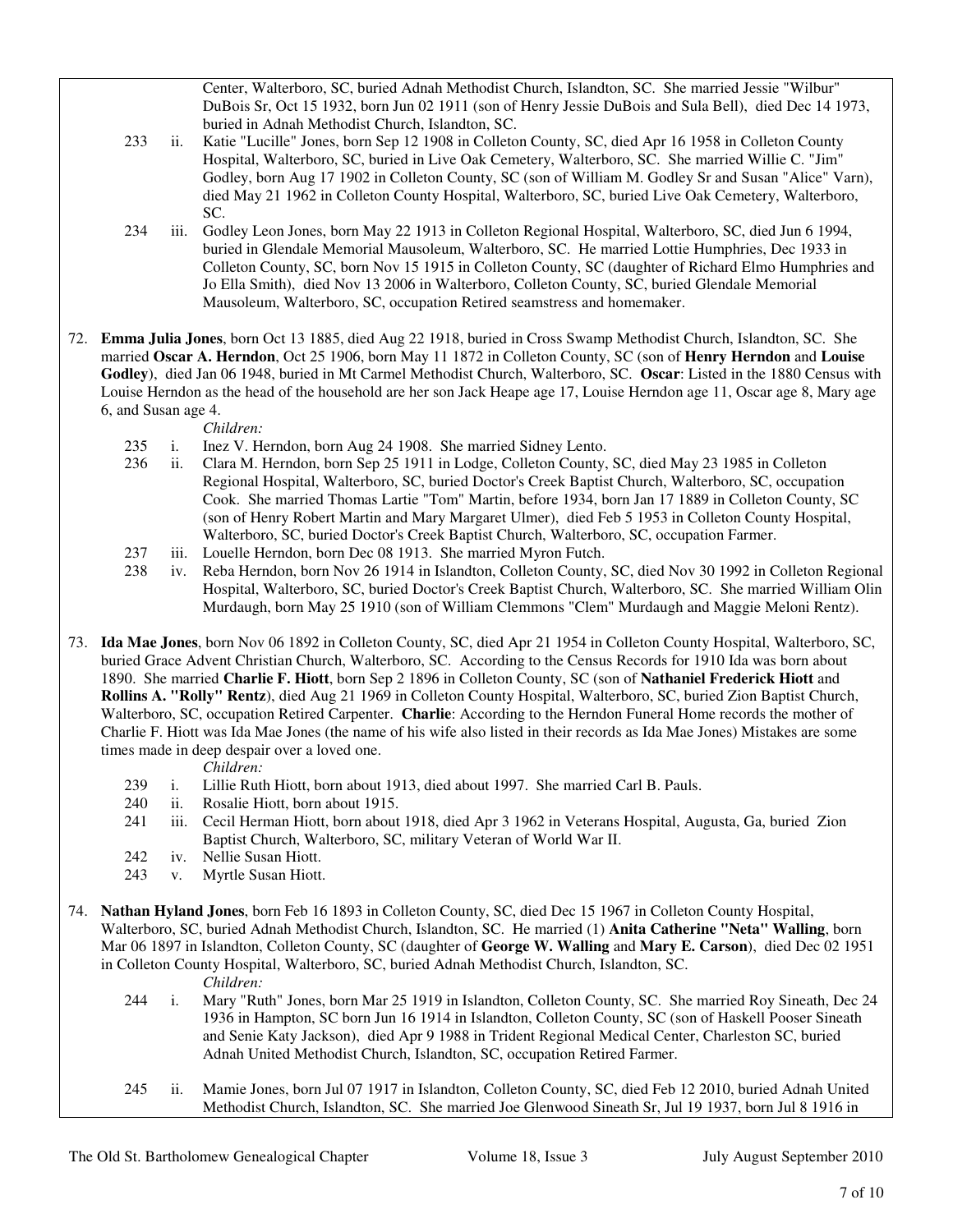Islandton, Colleton County, SC (son of Haskell Pooser Sineath and Senie Katy Jackson), died Aug 23 1993 in Colleton Regional Hospital, Walterboro, SC, buried Adnah Methodist Church, Islandton, SC. Retired Machine Operator for Westinghouse.

- 246 iii. Herman H. Jones, born Sep 22 1922, died Aug 5 1957, buried in Adnah Methodist Church, Islandton, SC, military Veteran of World War II. He married Aline Polk, born Sep 28 1925, died May 7 1993.
- 247 iv. Allen Nathan Jones, born Aug 5 1923 in Colleton County, SC, died Feb 12 1969 in Traffic accident on Highway 21, two miles south of Ruffin, SC, buried Adnah Methodist Church, Islandton, SC, military Veteran of World War II, occupation Truck Driver/Farmer. He married Alice Fannie Lemacks, born Apr 4 1929 in Colleton County, SC (daughter of John "Ernest" Lemacks and Fannie Laura Roberts), died Aug 26 1987 in Medical University Hospital, Charleston, SC, buried Adnah United Methodist Church, Islandton, SC.
- 248 v. Donald Randolph Jones, born Aug 25 1925 in Lodge, Colleton County, SC, died May 7 1983 in Charleston Hospital, Charleston, SC, buried Dorchester Memory Gardens, Summerville, SC. He married Willie Mae Rentz, born Nov 27 1928 (daughter of George William Rentz and Gladys E. Godley), died May 4 1996,.
- 249 vi. Helen Jones, born Nov 19 1922 in Colleton County, SC, died Jul 14 2006 in Cottageville, Colleton County, SC, buried Carolina Memorial Park, Charleston, SC, graduated 1939 from Lodge High School, Lodge, SC. She married Joseph Henry Murdaugh, about 1940, born Jan 24 1920 in Colleton County, SC (son of Hallie Joseph Murdaugh and Annie Josephine Dopson), died Dec 5 2005 in Trident Medical Center, Summerville, SC, buried Carolina Memorial Gardens, North Charleston, SC, occupation Owner/operator of Trucking Company, military Army veteran.
- 250 vii. Gladys Jones. She married Willie Howard.
- 251 viii. Betty Jo Jones, born about 1936 in Colleton County, SC, died Feb 5 2003 in Colleton Medical Center, Walterboro, SC, buried Mt Carmel Methodist Church, Walterboro, SC. She married Johnny Vander Beach Sr.

 He married (2) **Louise Katherine Sineath**, Dec 19 1954 in Ridgeland, SC, born Dec 18 1914 in Islandton, Colleton County, SC (daughter of **Robert Wilson Sineath** and **Dora Ethel Bishop**), died Jul 8 2005 in Colleton Medical Center, Walterboro, SC, buried Adnah United Methodist Church, Islandton, SC. occupation Retired from Smoaks Manufacturing.

- 76. **Nellie B. Jones**, born Oct 03 1897 in Colleton County, SC, died Dec 26 1967 in Walterboro, Colleton County, SC, buried Grace Advent Christian Church, Walterboro, SC. He married **Etta Valentine**, born Feb 03 1897 in Colleton County, SC (daughter of **Taylor Valentine** and **Mollie Benton**), died Dec 26 1991 in Colleton Regional Hospital, Walterboro, SC, buried Grace Advent Christian Church, Walterboro, SC.
	- *Children:*
	- 252 i. Chalmers Nellie Jones, born Dec 01 1923 in Colleton County, SC, died Jun 02 1996 in Columbia Colleton Medical Center, Walterboro, SC, buried Grace Advent Christian Church, Walterboro, SC, occupation Retired Shipfitter in Shop 11 at the Charleston Naval Shipyard, military Army Veteran of World War II. He married (1) Geneva "Grace" Altman, born Aug 10 1926 in Hampton County, SC (daughter of Henry Franklin "Frank" Altman Sr and Ella Josephine Clifton), died Jun 11 1980 in Roper Hospital, Charleston, SC, buried Grace Advent Christian Church, Walterboro, SC. He married (2) Rachel Herndon, born Jul 20 1928 (daughter of Leroy Tatnel Herndon and Corrie Mae Carter).
- 77. **Daisy Elizabeth Black Jones**, born Feb 11 1880 in Colleton County, SC, died Jun 26 1945 in Colleton County, SC, buried in Evergreen Christian Church, Walterboro, SC. She married **George Harley Hiers**, born Nov 14 1862 (son of **Solomon Johnson Hiers** and **Mary "Molly" Hyatt Carter**), died Oct 31 1930, buried in Evergreen Christian Church, Walterboro, SC.
	- *Children:*
	- 253 i. Cora Hiers, born Jan 01 1903, died Aug 13 1976, buried in Evergreen Christian Church, Walterboro, SC. She married Andrew Eugene Manship, in Evergreen Christian Church, Walterboro, SC, born 1916, died May 20 1970.
	- 254 ii. Solomon Hiers, born Aug 12 1904, died May 20 1970, buried in Grace Advent Christian Church, Walterboro, SC. He married (1) Thelma Evans. He married (2) Lulu Warren. He married (3) Berta Elizabeth Williams, Jul 22 1950, born May 28 1919, died Apr 20 1989.
	- 255 iii. Jervey J. Hiers, born Apr 6 1906 in Colleton County, SC, died Sep 27 1982 in Colleton Regional Hospital, Walterboro, SC, buried Bethel United Methodist Church, Ruffin, SC, military Served in S.C. National Guard during World War II, occupation Retired from the Walterboro Stockyards.. He married LoRita Lavinia Ulmer, born May 1 1910 in Ruffin, Colleton County, SC (daughter of John Smith Ulmer and Martha Eliza Ulmer), died May 16 1983 in Colleton Medical Center, Walterboro, SC, buried Bethel United Methodist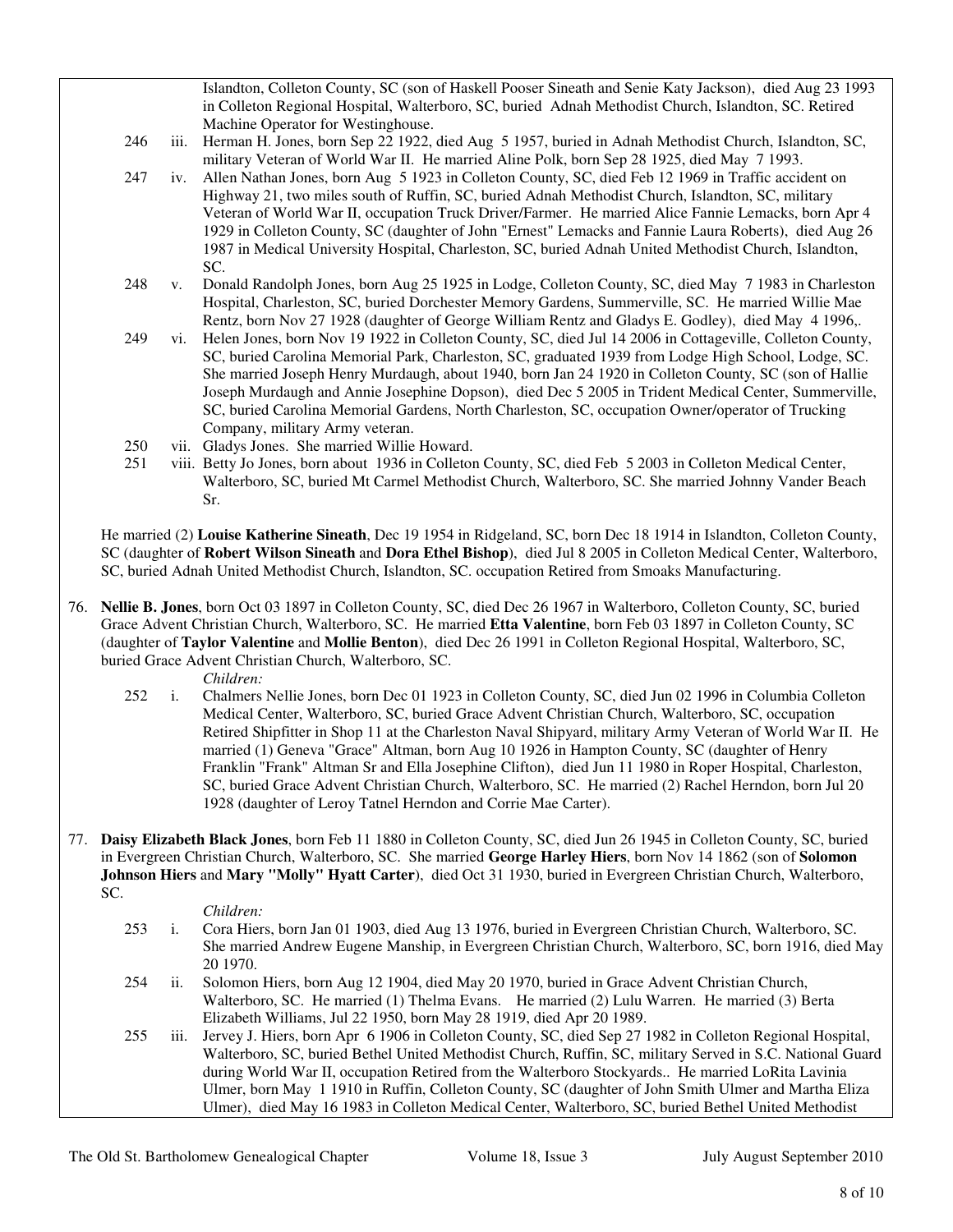Church, Ruffin, SC, occupation Retired from the Walterboro School lunchroom.

- 256 iv. Ray Hiers, born Jun 09 1908, died Apr 22 1989, buried in Grace Advent Christian Church, Walterboro, SC. She married Lonnie D. Webster, born Jul 09 1903, died Feb 16 1978, buried in Grace Advent Christian Church, Walterboro, SC.
- 257 v. Leona Hiers, born Dec 12 1910 in Colleton County, SC, died Sep 12 2005 in Methodist Oaks Nursing Home, Orangeburg, SC, buried Glendale Memorial Cemetery, Walterboro, SC, graduated from Walterboro High School, Walterboro, SC, occupation Retired from civil service employment with the Charleston Naval Shipyard. She married (1) Junior Floyd Jones, Jan 7 1929, died Dec 15 1934. She married (2) Charles Herbert Crosby, Sep 19 1952 in Home of Rev M. R. Simpson of the Pine Grove Baptist Church, Walterboro, SC, born Nov 07 1908 in Colleton County, SC (son of Charles Jefferson Crosby and Mary "Alice" Campbell), died Dec 16 1987 in Colleton County, SC, buried Live Oak Cemetery, Walterboro, SC, occupation Retired Farmer.
- 258 vi. George Harley Hiers, born Jul 7 1917 in Walterboro, Colleton County, SC, died Feb 12 1969 in Charleston, Charleston County, SC, buried Evergreen Christian Church, Walterboro, SC, occupation Carpenter/United States Naval Shipyard. He married (1) Bertha Irene Crosby, Dec 20 1935, born Sep 8 1915 in Colleton County, SC (daughter of Harvey Edward Crosby and Isabelle "Bell" Beach), died May 13 1985 in Colleton Regional Hospital, Walterboro, SC, buried Live Oak Cemetery, Walterboro, SC, He married (2) Pauline Ritter, born Sep 1918. Pauline: Daughter of Mr & Mrs Raymond Ritter of Ritter, SC.
- 259 vii. Infant Hiers, died in infancy.
- 260 viii. Helen Hiers.
- 261 ix. Callie Hiers.
- 78. **Georgetta Elizabeth "Georgia" Jones**, born Sep 02 1883 in Colleton County, SC, died Aug 01 1966, buried in Evergreen Cemetery, Walterboro, SC. She married (1) **Jesse H. Jones**.
	- *Children:*
	- 262 i. Fairy Herbert Jones, born Oct 04 1904 in Colleton County, SC, died Jun 18 1967 in Colleton County Hospital, Walterboro, SC, buried in Evergreen Christian Church, Walterboro, SC, occupation Mechanic. Living with Grandfather Thomas "Tom" Jones and mother Georgia Jones in the 1910 Census. He married (1) Eva Inez Drawdy, divorced Sep 12 1949 (daughter of Campbell Dwight Drawdy and Ella Sullivan). He married (2) Queen Victoria Hiers, born Sep 7 1910 in Walterboro, Colleton County, SC (daughter of Benjamin Robert Hiers and Princess Clementine Bennett), died Sep 28 1968 in Walterboro, Colleton County, SC, buried Evergreen Christian Church, Walterboro, SC.

 She married (2) **John Calhoun Strickland**, Jun 21 1911, born Aug 26 1843/7 in Colleton County, SC (son of **Henry F. Strickland** and **Caroline Smoak**), died Oct 10 1915 in Colleton County, SC, buried in Strickland Cemetery, Smoaks, SC, military Jan 16 1862 Enlisted in Company E, 24th SC Infantry Regiment. **John**: When John Calhoun Strickland enlisted in the military he gave his age as 18 however his tombstone read that he was born Aug 26 1847 which means he enlisted at the age of 14.

## . *Children:*

- 263 ii. Mazie Pearl Strickland, born Aug 26 1912 in Colleton County, SC, died about 1976. She married C. C. Connor.
- 264 iii. Georgia Gertrude Strickland, born Jul 19 1915 in Stokes Community, Colleton County, SC, died Oct 14 1999 in Charleston County, SC. She married Moody Postell Warren, born Nov 09 1898 in Stokes Community, Colleton County, SC (son of Pinckney Walters Warren and Margaret Biddy "Maggie" Postell), died Aug 18 1979 in Charleston County, SC.
- 80. **Robert Walton Jones**, born Feb 16 1887 in Ruffin, Colleton County, SC, died Aug 24 1963 in Ruffin, Colleton County, SC, buried Evergreen Christian Church, Walterboro, SC, occupation Retired farmer. He married (1) **Estelle "Stella" Ulmer**, Nov 18 1908, born May 23 1891 in Ruffin, Colleton County, SC (daughter of **LeGrand Guerry Ulmer** and **Sarah Ann Elizabeth Risher**), died Apr 4 1931, buried in Bethel United Methodist Church, Ruffin, SC.

**Robert Walton "Walter" Jones children will be given in our next issue of "The Rice Planter".** 

## **CALENDAR OF EVENTS**